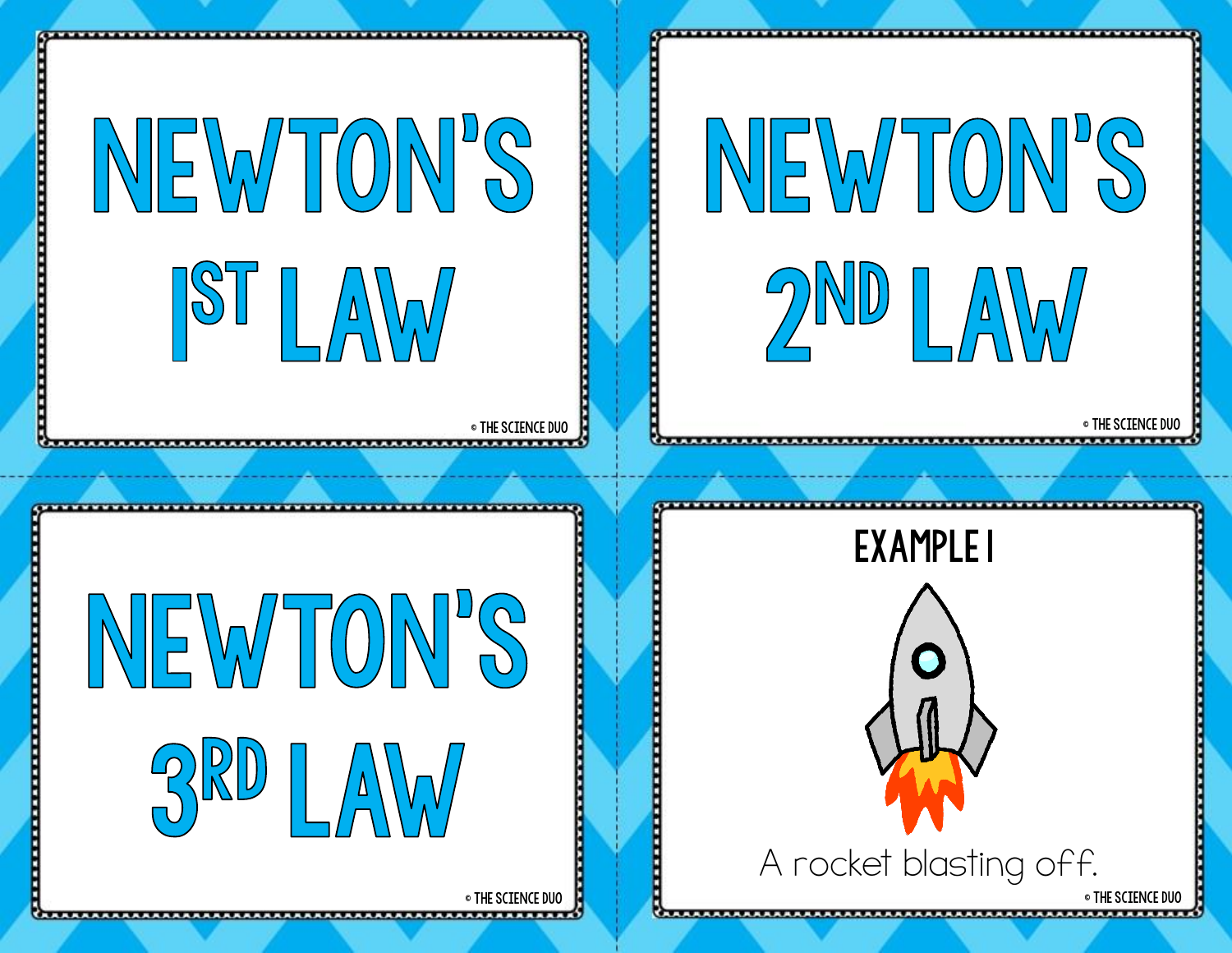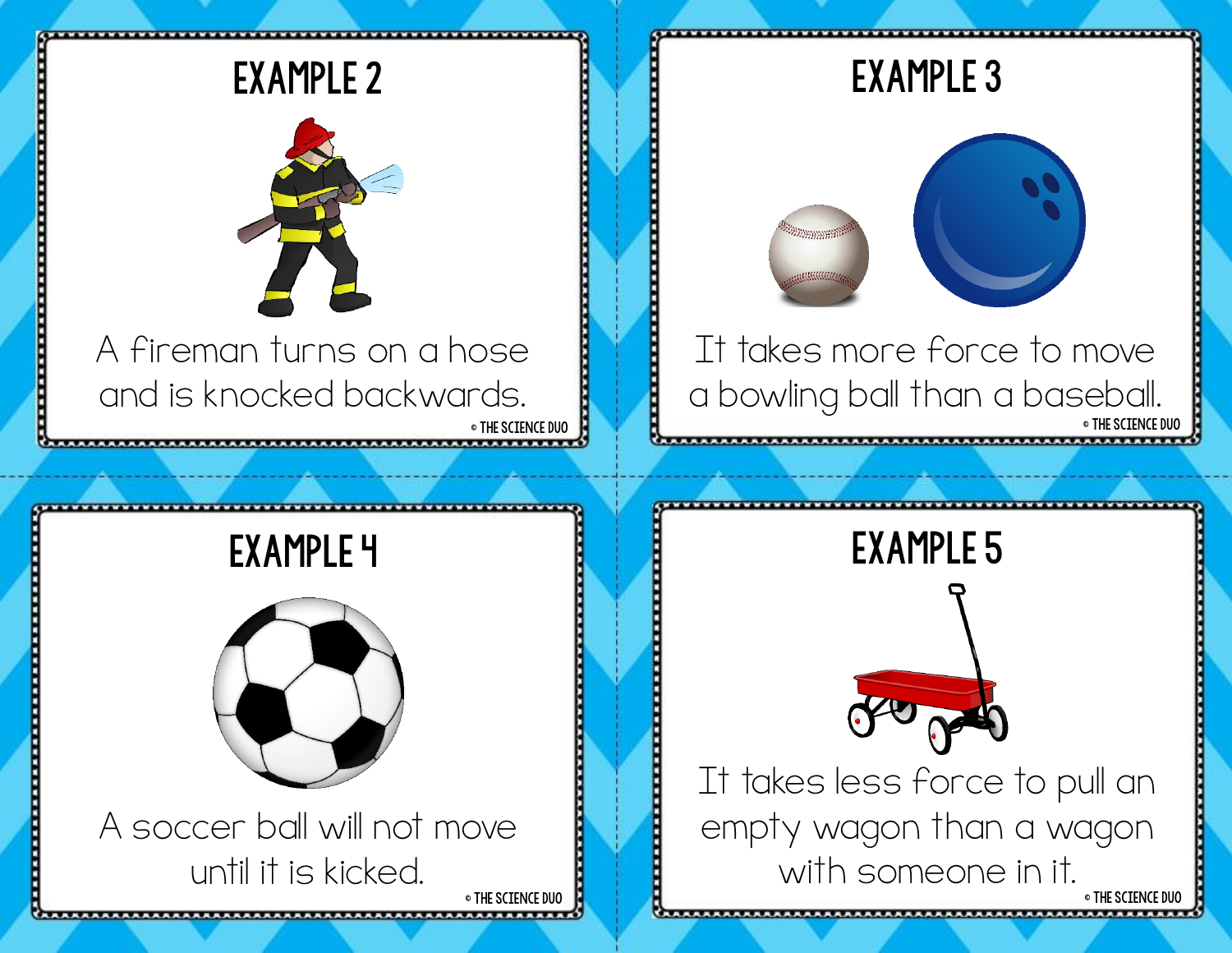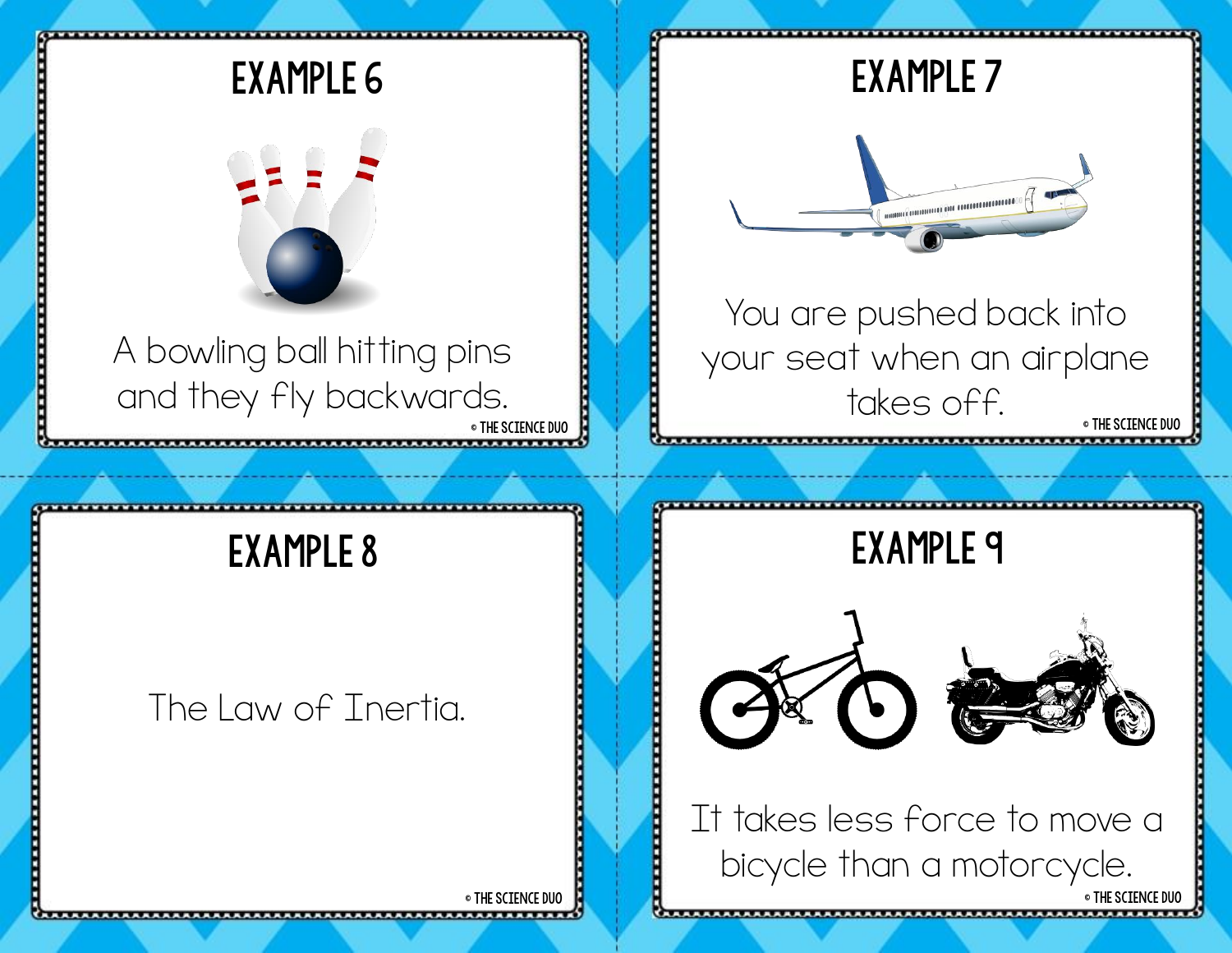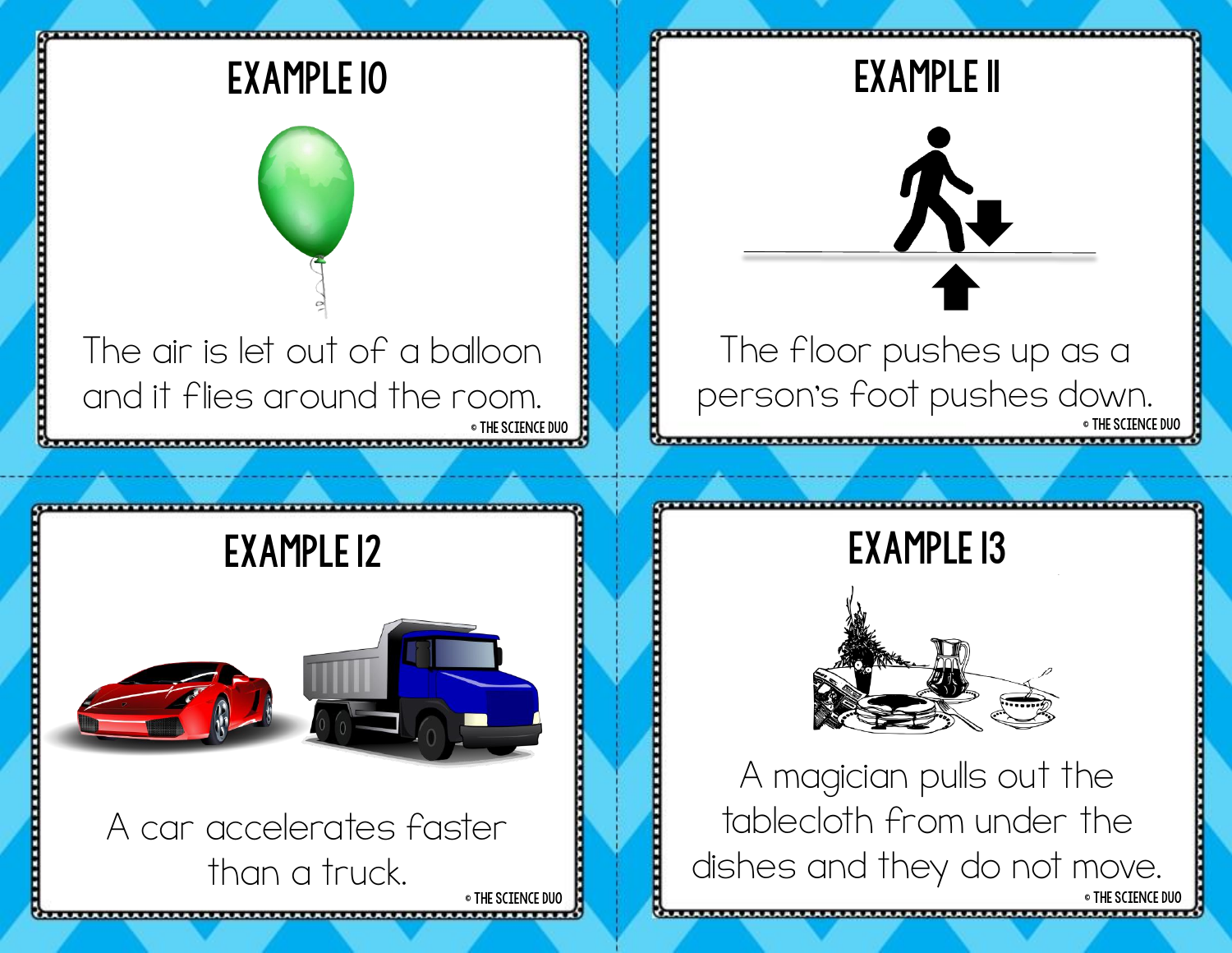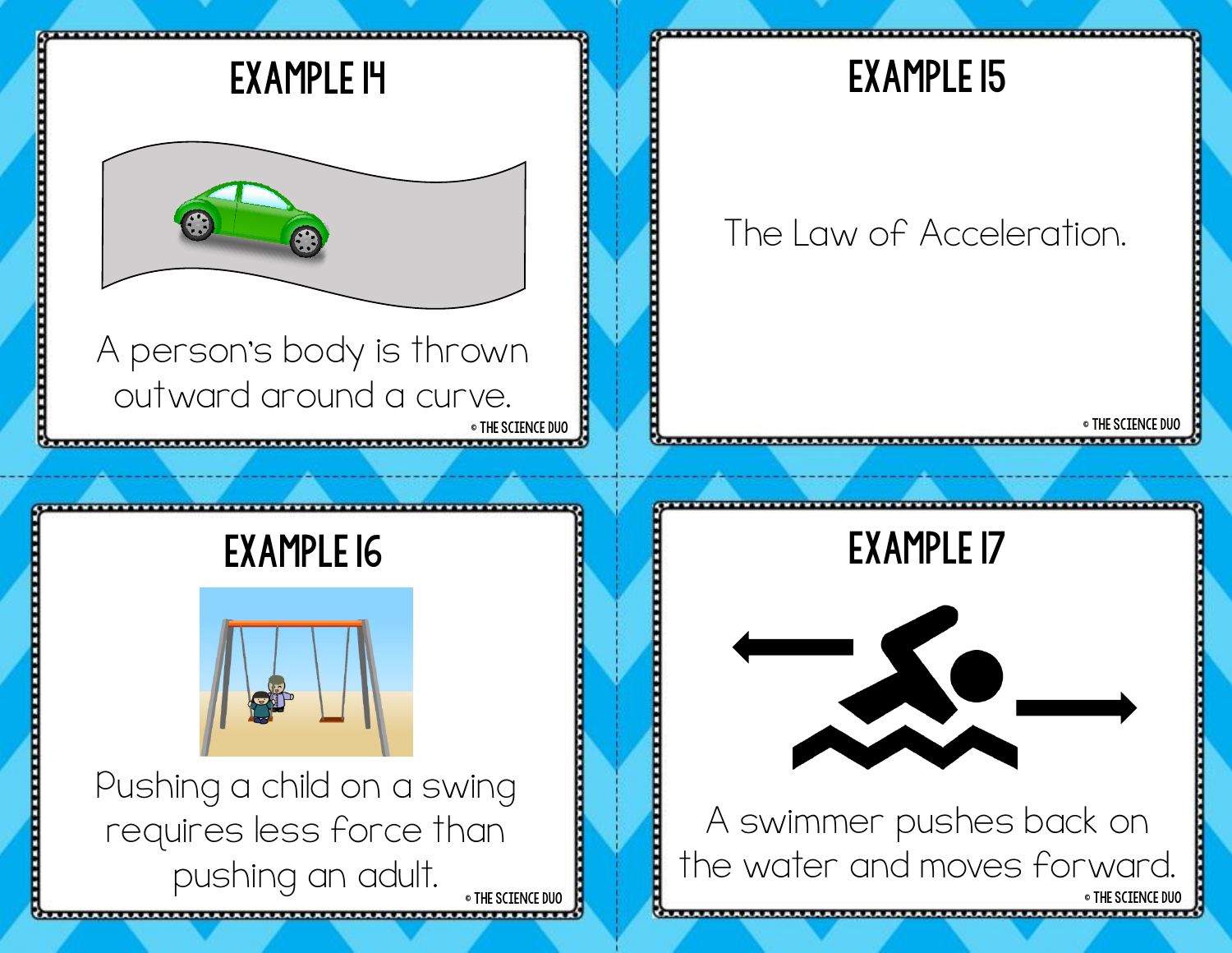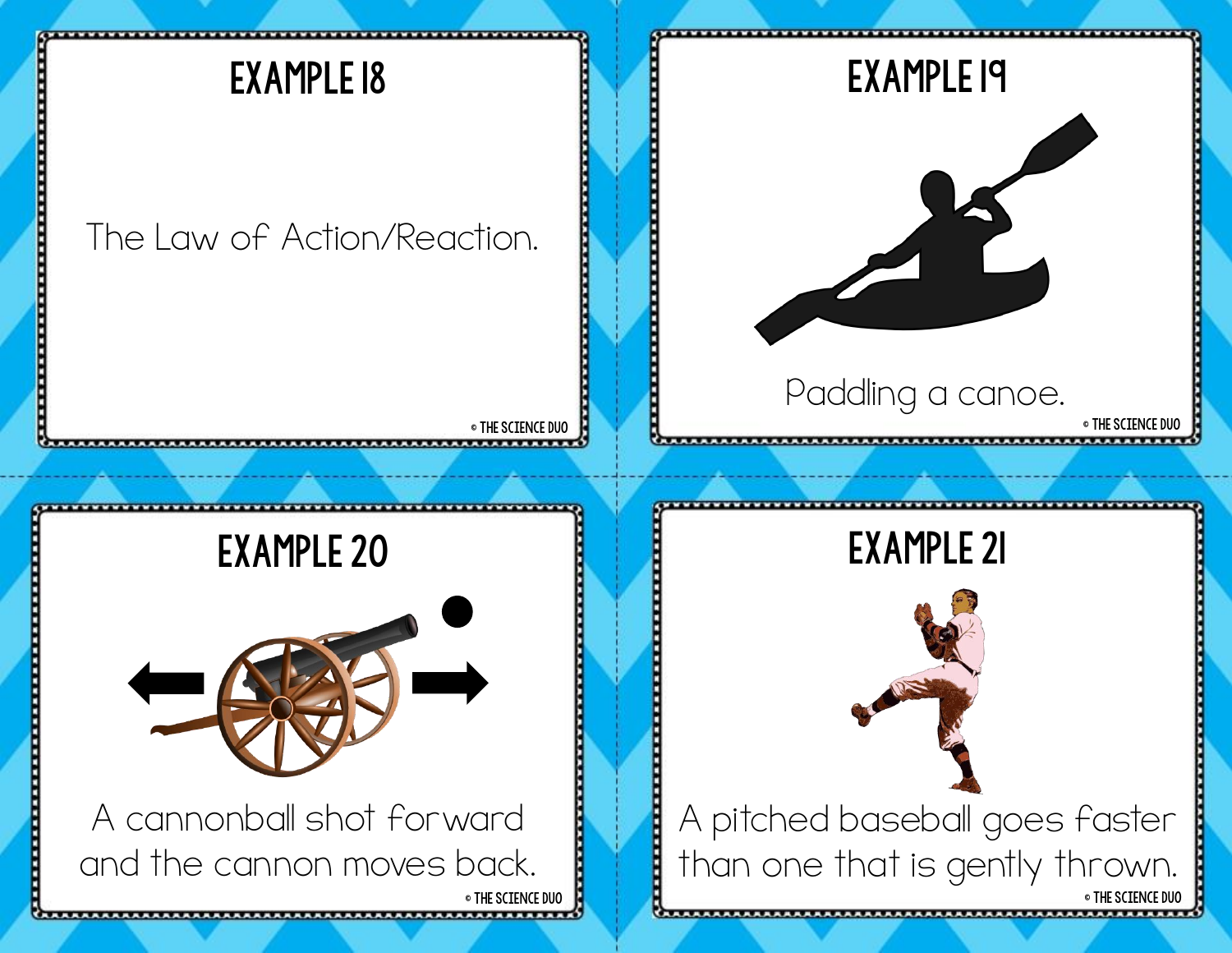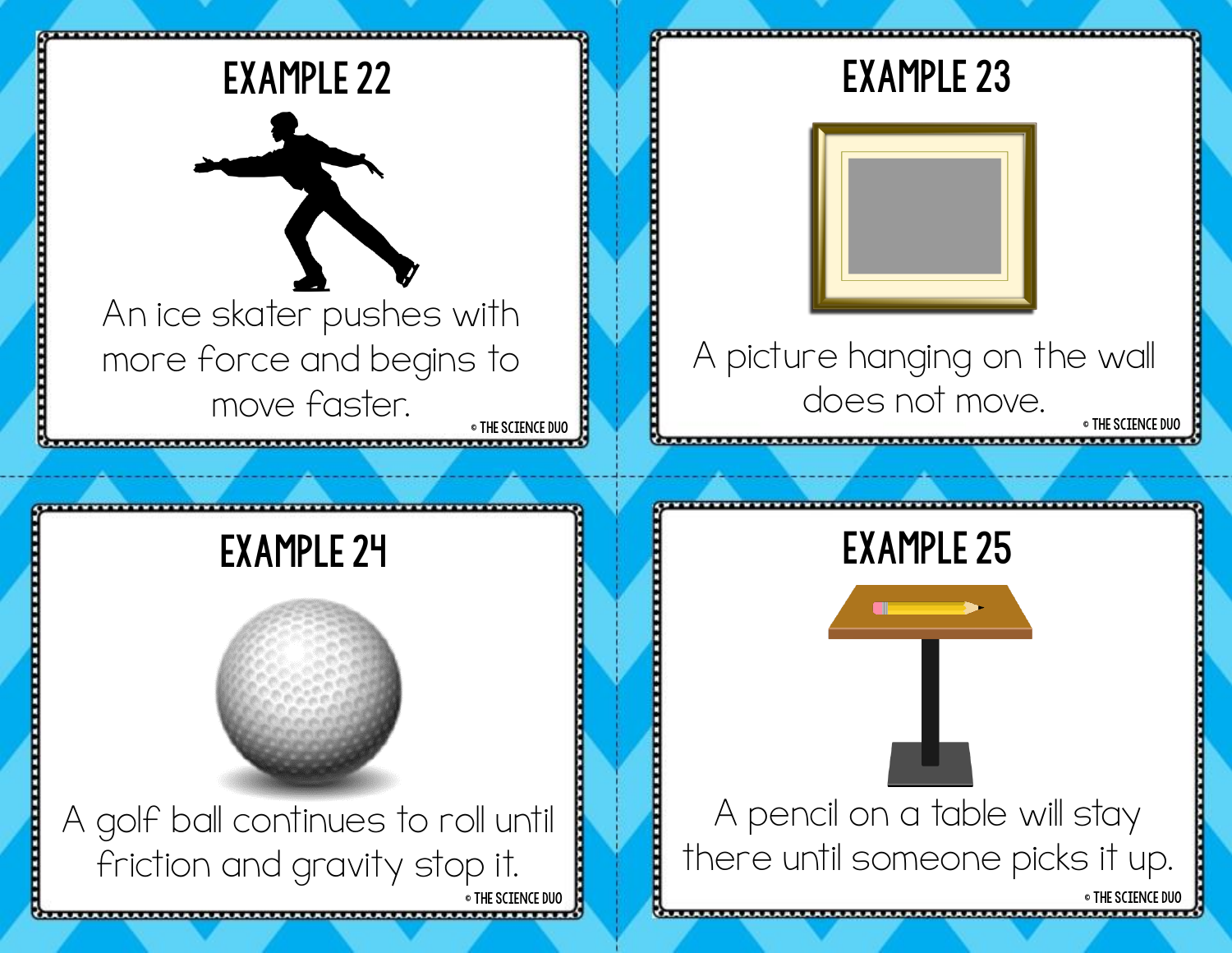

EXAMPLE 28



Ascending in an elevator and blood rushes to your head when it suddenly stops. © THE SCIENCE DUO © THE SCIENCE DUO © THE SCIENCE DUO

EXAMPLE 29



A bird pushes down on the air with its wings in order to fly.